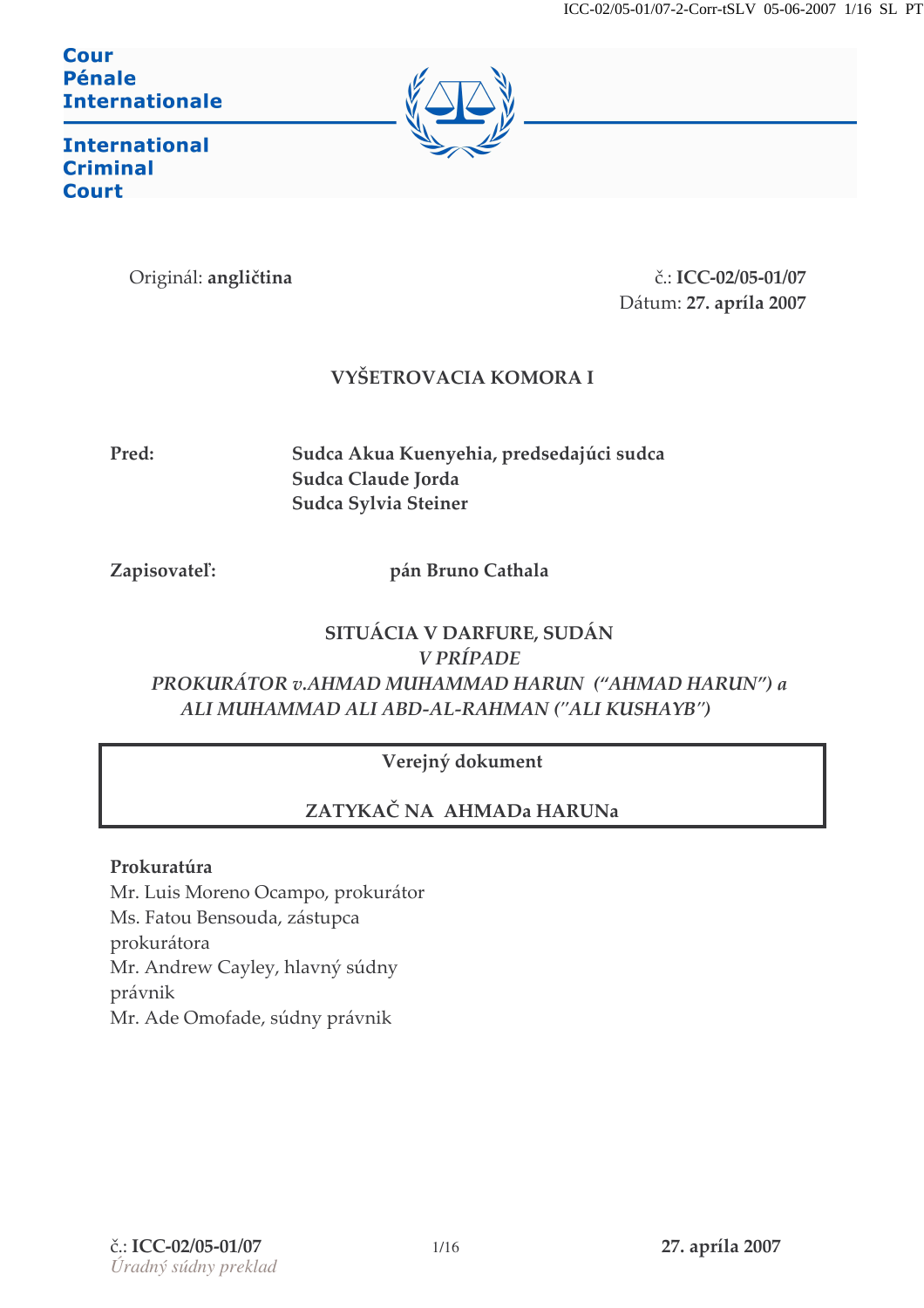VYŠETROVACIA KOMORA I Medzinárodného trestného súdu (v ďalšon

"Komora", respektíve "súd");

PO PRESKÚMANÍ "žiadosti prokurátora podľa článku 58(7)"("žiadosť o stíhanie") týkajúcej sa Ahmada Muhammada Haruna ("Ahmad Harun") a Aliho Muhammada Ali ABD-AL-RAHMANa ("Ali Kushayb"), podanej 27. februára 2007 a podporného materiálu a ostatných informácií predložených prokuratúrou;<del>'</del>

**S OHĽADOM NA** "Rozhodnutie o žiadosti o stíhaní podľa článku 58(7) štatútu"<sup>2</sup> v ktorom Komora usudzuje, že nie je uspokojivé, že predvolanie je dostatočné pre zabezpečenie toho aby sa Ahmad Harun dostavil pred súd a že jeho zadržanie je potrebné podľa článku 58(1)(b) Rímskeho štatútu ("štatút");

**S OHĽADOM NA** články 19 a 58 štatútu;

VZHĽADOM KTOMU, že na základe dôkazov a informácií poskytnutých prokuratúrou a bez ujmy na námietky proti prijateľnosti prípadu podľa článkov 19(2)(a) a (b) štatútu a bez ujmy na akékoľvek následné rozhodnutie, prípad proti Ahmadovi Harunimu a Alimi Kushaybovi spadá do právomoci súdu a je prijateľný;

<sup>1</sup> ICC-02/05-62-US-Exp; ICC-02/05-64-US-Exp; ICC-02/05-69-US-Exp; a ICC-02/05-72-US-Exp. 2 ICC-02/05-01/07-1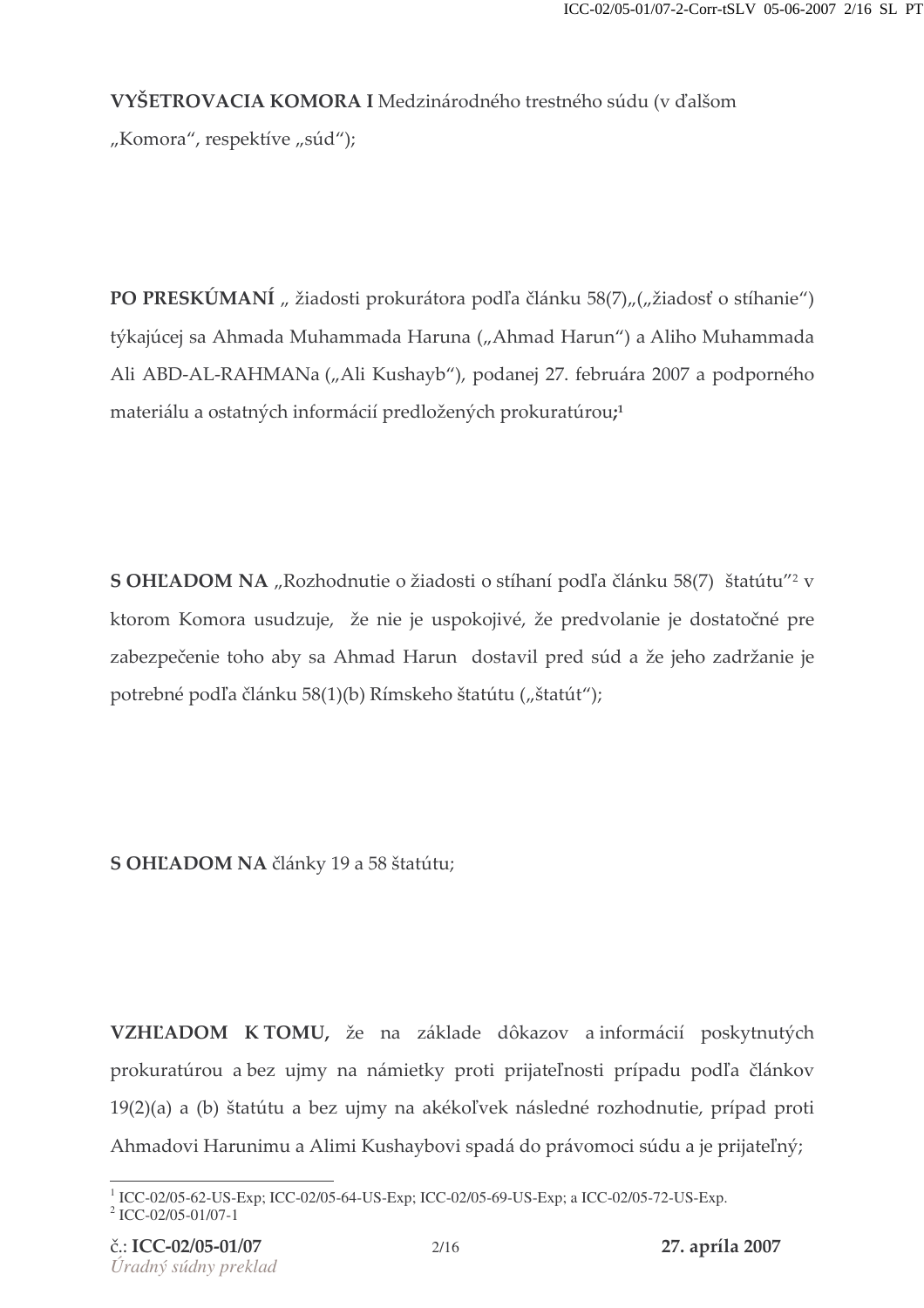VZHĽADOM KTOMU, že existujú opodstatnené dôvody domnievať sa, že približne od augusta 2002 aspoň do času relevantného z hľadiska žiadosti o stíhanie, sa odohrával stály ozbrojený konflikt, podľa definície článku 8(2)(f) štatútu, medzi sudánskou vládou, vrátane bojovníkmi Sudánskej ľudovej armády ("Sudánske ozbrojené sily") a Ľudových obranných síl (Popular Defence Force- "PDF") spolu s Milíciou/Džandžavídmi proti organizovaným povstaleckým skupinám, vrátane Sudánskeho oslobodzovacieho hnutia/armády (SLM/A) a Hnutia za spravodlivosť a rovnosť (JEM) v Darfure, Sudáne;

VZHĽADOM KTOMU, že existujú opodstatnené dôvody domnievať sa, že Sudánske ozbrojené sily a Milícia/Džandžavídi, ktorá konali spoločne v rámci protipovstaleckého ťaženia, vykonali niekoľko útokov na mestá Kodoom, Bindisi, Mukjar, Arawala a okolité územia počas rozsiahleho obdobia, ktoré trvalo aspoň medzi 2003 a 2004, pričom tieto mestá nevykonávali žiadnu povstaleckú aktivitu a civilné obyvateľstvo sa nijako nezúčastňovalo v nepriateľských akciách;

VZHĽADOM K TOMU, že existujú opodstatnené dôvody domnievať sa, že počas týchto útokov, v období od augusta 2003 do marca 2004, Sudánske ozbrojené sily a Milícia/Džandžavídi spáchali rôzne zločiny proti civilnému obyvateľstvu, predovšetkým proti etnickým skupinám Fur, Zaghawa a Massaleit, konkrétne vraždy civilistov, znásilnenia a zneúctenie osobnej dôstojnosti žien a dievčat, útoky zámerne namierené proti vyššie uvedenému civilnému obyvateľstvu, zničenie ich majetku a drancovanie miest;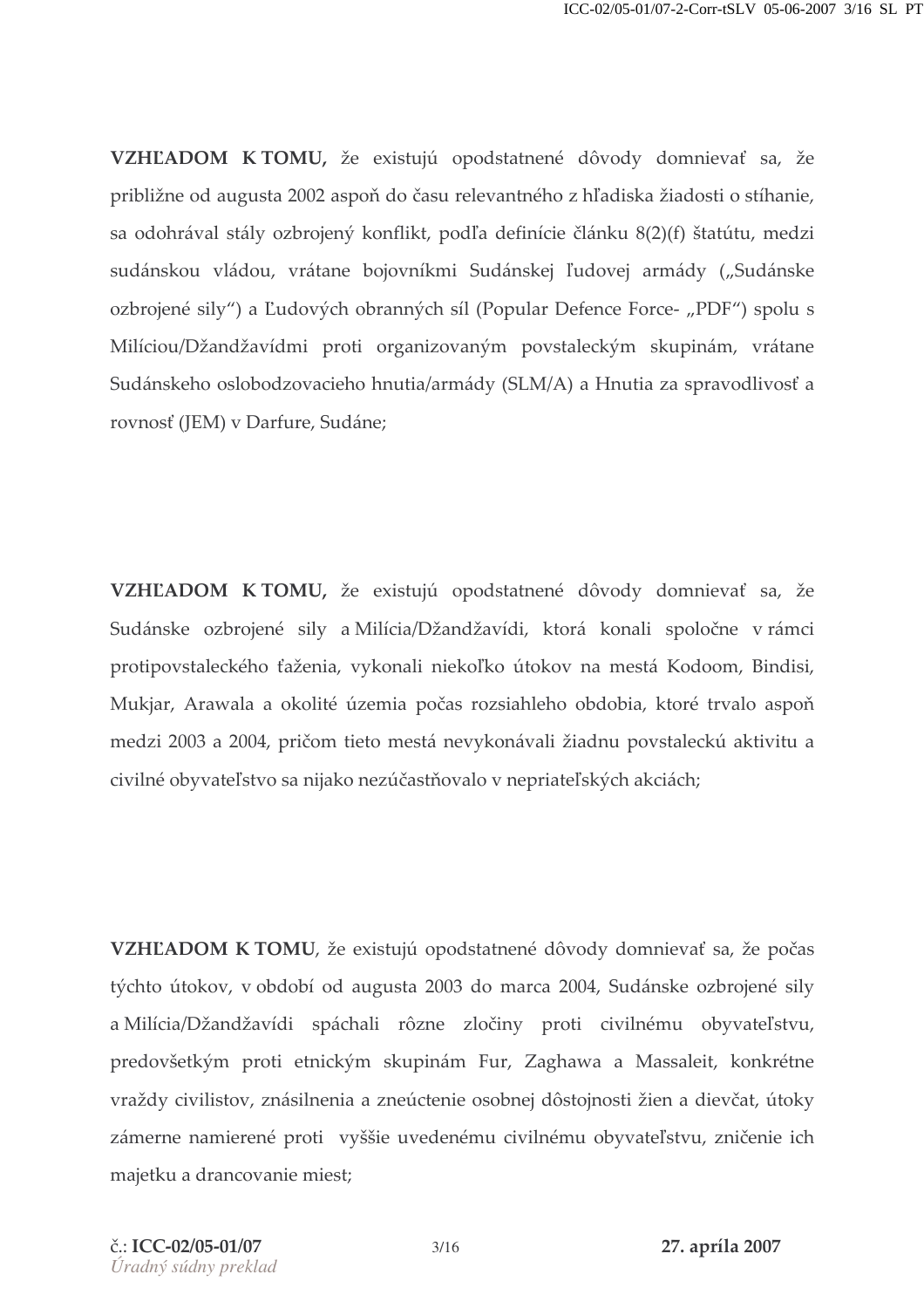VZHĽADOM K TOMU, že existujú opodstatnené dôvody domnievať sa, že počas vyššie uvedených útokov boli spáchané vojnové zločiny spadajúce pod právomoc súdu, podľa článkov 8(2)(c)(i), 8(2)(c)(ii), 8(2)(e)(i), 8(2)(e)(v), 8(2)(e)(vi), a 8(2)(e)(xii) štatútu, ako je to opísané v žiadosti o stíhanie;

VZHĽADOM K TOMU, že existujú opodstatnené dôvody domnievať sa, že útoky spáchané Sudánskymi ozbrojenými silami a/alebo Milíciou/Džandžavídmi boli systematickej alebo rozšírenej povahy a boli namierené predovšetkým proti civilnému obyvateľstvu z etnických skupín Fur, Zaghawa a Massaleit na základe alebo za pomoci štátnej alebo organizačnej politiky napádania civilného obyvateľstva;

VZHĽADOM K TOMU, že existujú opodstatnené dôvody domnievať sa, že počas týchto útokov boli spáchané prenasledovania, vraždy, násilné premiestnenia, uväznenia alebo vážne obmedzenia slobody, mučenia, znásilnenia a iné neľudské činy na obyvateľstve, hlavne z etnických skupín Fur, Zaghawa a Massaleit Sudánskymi ozbrojenými silami a Milíciou/Džandžavídmi;

VZHĽADOM K TOMU, že existujú opodstatnené dôvody domnievať sa, že počas vyššie uvedených útokov boli spáchané vojnové zločiny spadajúce pod právomoc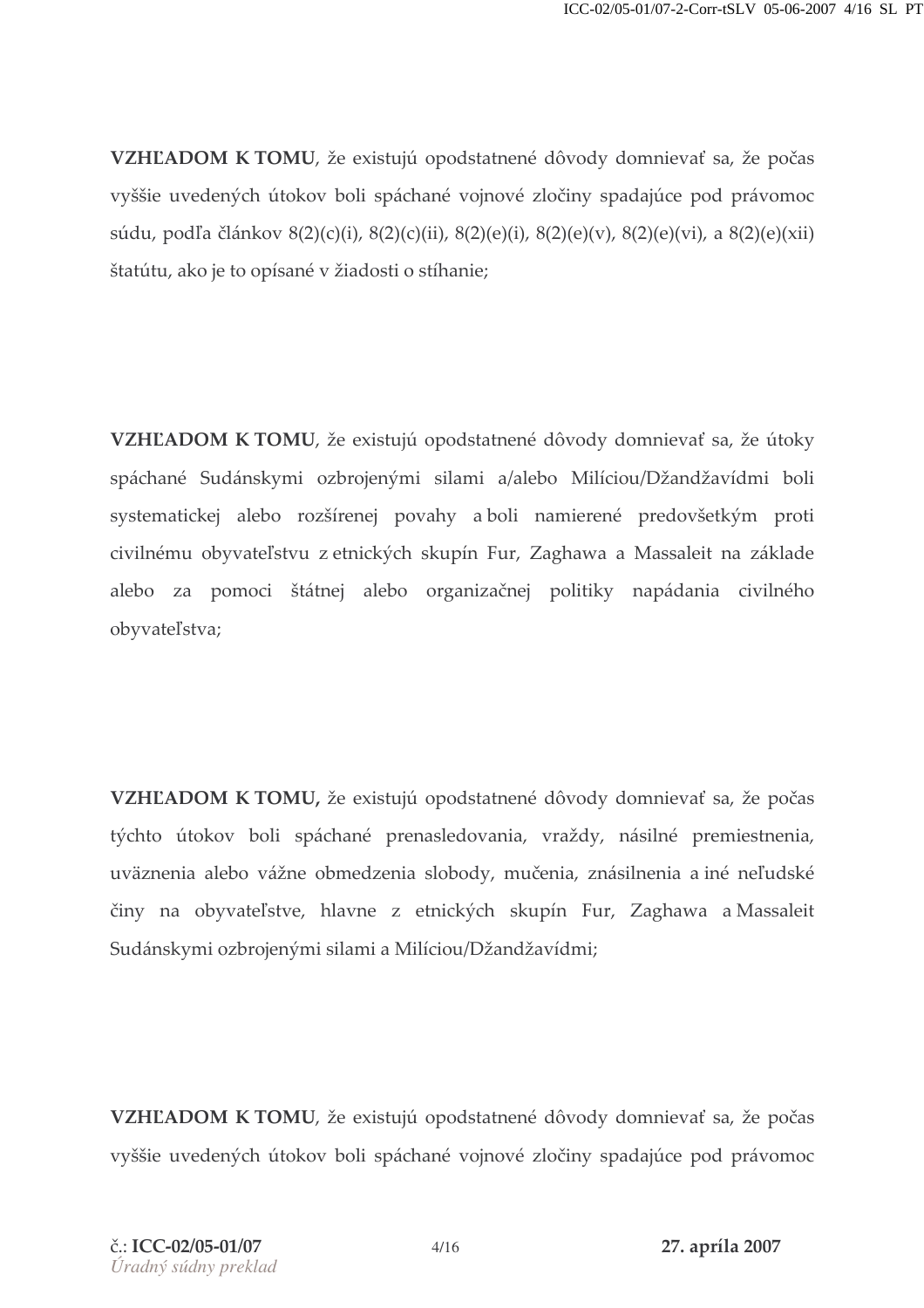súdu, podľa článkov 7(1)(a), 7(1)(d), 7(1)(e), 7(1)(f), 7(1)(g), 7(1)(h), a 7(1)(k) štatútu, ako je to opísané v žiadosti o stíhanie;

VZHĽADOM KTOMU, že existujú opodstatnené dôvody domnievať sa, že približne od apríla 2003 do septembra 2005 Ahmad Harun zastával funkciu ministra vnútra sudánskej vlády; a ako taký, bol zodpovedný za riadenie "Darfurského bezpečnostného oddelenia" (Darfur Security desk), prostredníctvom ktorého koordinoval rôzne vládne orgány zodpovedné za boj proti povstalcom, vrátane polície, ozbrojených síl, národnej bezpečnostnej a spravodajskej služby a Milície/Džandžavídov;

VZHĽADOM K TOMU, že existujú opodstatnené dôvody domnievať sa, že vďaka svojmu postaveniu v Darfurskom bezpečnostnom oddelení a prostredníctvom jeho celkovej koordinácii a osobnej účasti v kľúčových činnostiach bezpečnostných výborov, konkrétne v nábore, vyzbrojovaní a financovaní Milície/Džandžavídov v Darfure, Ahmad Harun zámerne prispel k spáchaniu vyššie uvedených zločinov, pričom si bol vedomí toho, že jeho prispievanie bude podporovať spoločný plán uskutočnený sudánskymi ozbrojenými silami a Milíciou/Džandžavídmi, ktorá znamenala útoky proti obyvateľstvu v Darfure;

VZHĽADOM K TOMU, že existujú opodstatnené dôvody domnievať sa, že Ahmad Harun z titulu svojho vyššie uvedeného postavenia, vedel o zločinoch spáchaných

 $5/16$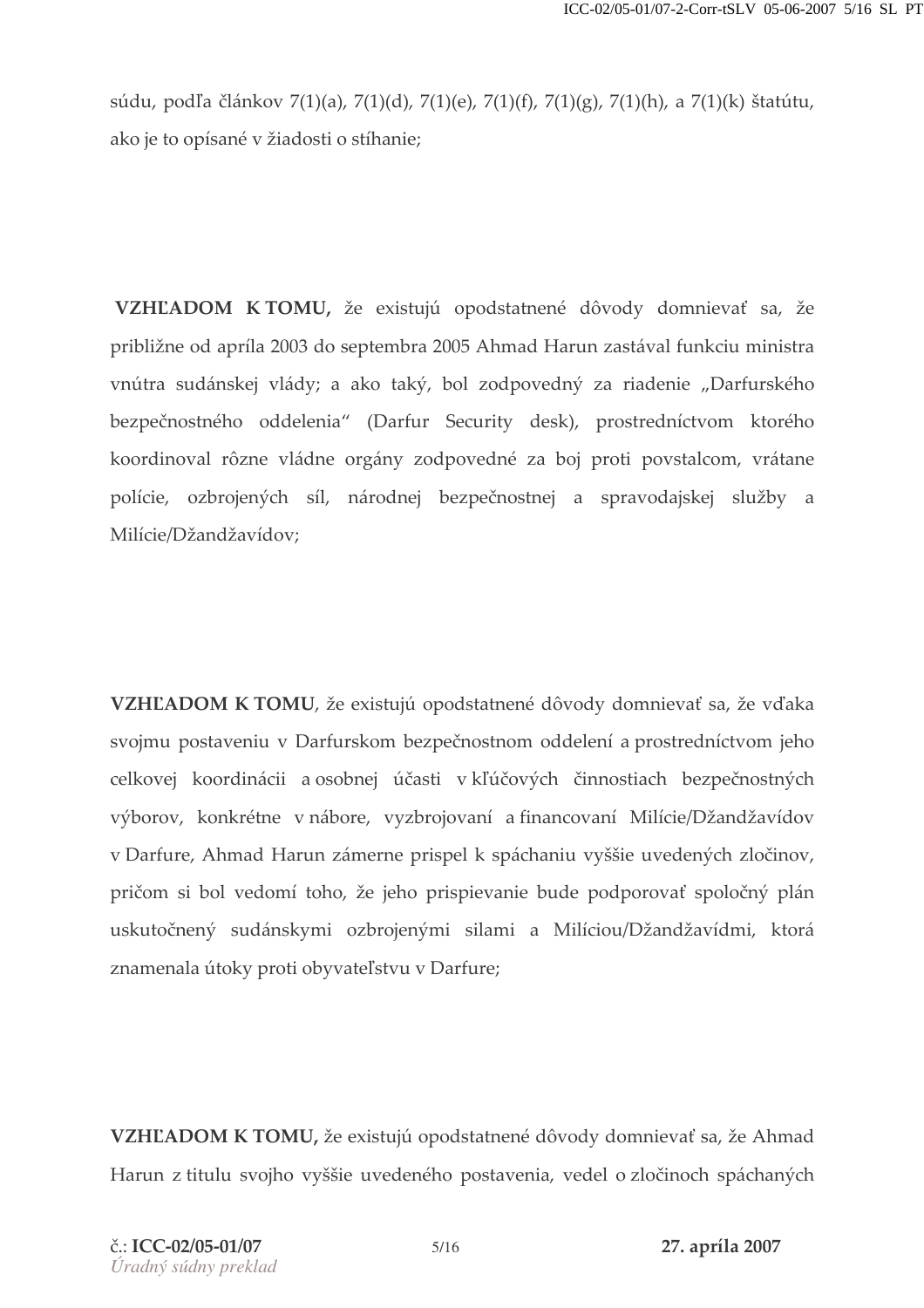proti civilnému obyvateľstvu a o metódach používaných Milíciou/Džandžavídmi; a že vo svojich verejných prejavoch Ahmad Harun nielen že preukázal, že vie o útokoch Milície/Džandžavídov proti civilistom a ich drancovaní miest a dedín, ale osobne nabádal na spáchanie takýchto protizákonných činov;

VZHĽADOM KTOMU, že na základe vyššie uvedených, existujú opodstatnené dôvody domnievať sa, že Ali Kushayb nesie trestnoprávnu zodpovednosť podľa článku 25(3)(a) a 25(3)(d) štatútu, za spáchanie zločinov proti ľudskosti a vojnové zločiny, ako je to konkrétne uvedené v nasledovných bodoch obžaloby, ako je to uvedené v žiadosti o stíhanie:

#### Bod obžaloby č. 1

## (Prenasledovanie v dedinách Kodoom a jej okolí, predstavujúce zločin proti ľudskosti)

Približne od 15. augusta 2003 do 31. augusta 2003, Ahmad Harun, ako člen skupiny osôb konajúcich so spoločný cieľom, prispel k prenasledovaniu predovšetkým obyvateľov patriacich k etnickej skupine Fur v dedinách Kodoom a okolitých územiach spáchaním vrážd, prepadnutiami civilného obyvateľstva, zničením ich majetku a ich násilným odvlečením (články 7(l)(h) a 25(3)(d) štatútu;

#### Bod obžaloby č. 2

(Vražda civilistov v dedinách Kodoom a okolitých oblastiach, predstavujúca zločin proti ľudskosti)

V deň alebo okolo 15. augusta 2003, Ahmad Harun, ako člen skupiny osôb konajúcich so spoločným cieľom, prispel k zavraždeniu civilistov, hlavne z etnickej skupiny Fur v dedinách Kodoom a v okolitých oblastiach (články 7(1)(a) a 25(3)(d) štatútu);

#### Bod obžaloby č.3

(Vražda civilistov v dedinách Kodoom a okolitých oblastiach, predstavujúca vojnový zločin)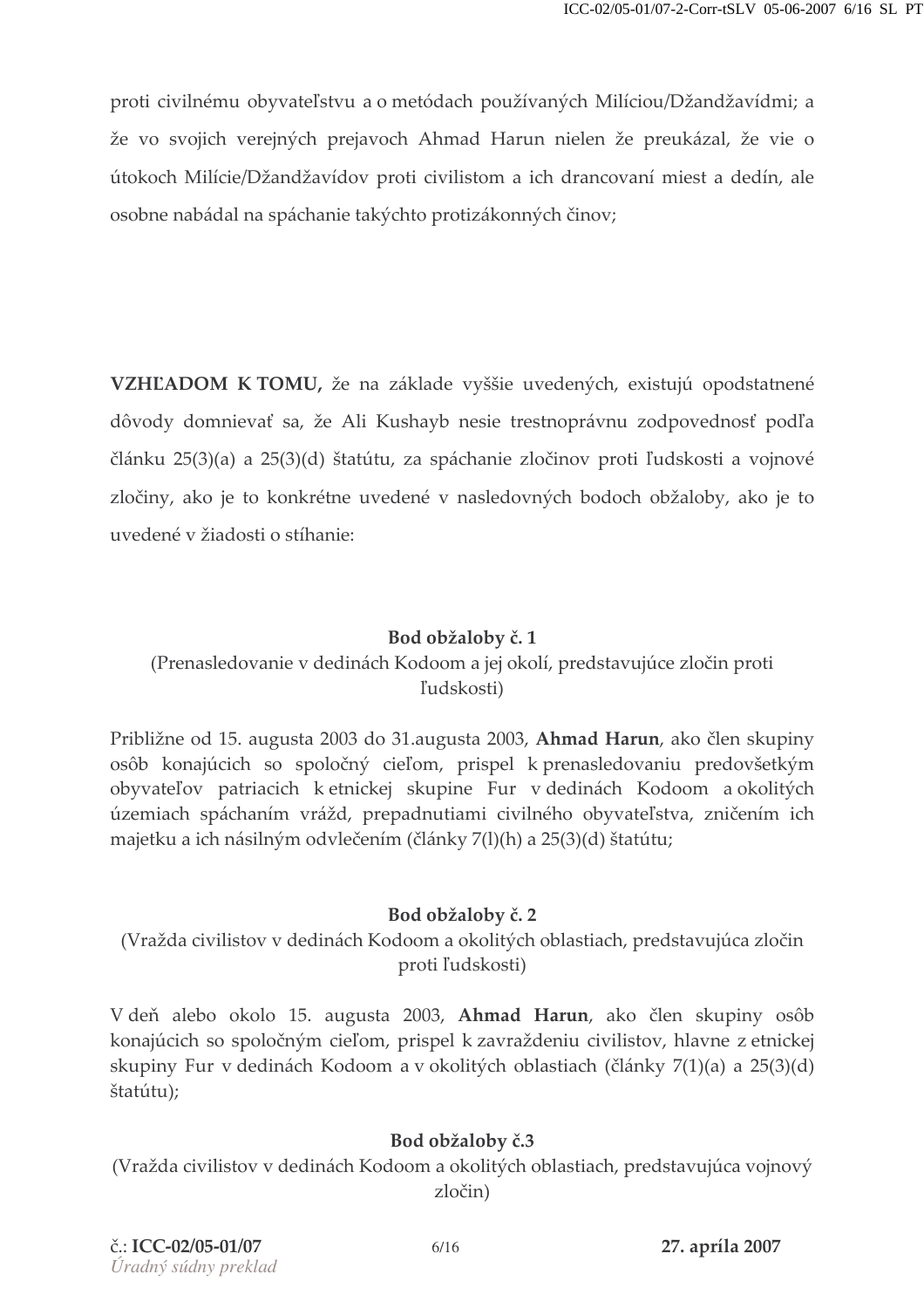V deň alebo okolo 15. augusta 2003, Ahmad Harun, ako člen skupiny osôb konajúcich so spoločným cieľom, prispel k zavraždeniu civilistov, hlavne z etnickej skupiny Fur v dedinách Kodoom a v okolitých oblastiach, pričom títo civilisti sa nezúčastňovali aktívne v nepriateľských akciách (články  $8(2)(c)(i)$  a  $25(3)(d)$  štatútu);

#### Bod obžaloby č.4

(Vražda civilistov v dedinách Kodoom a okolitých oblastiach, predstavujúca zločin proti ľudskosti)

V deň alebo okolo 31. augusta 2003, **Ahmad Harun**, ako člen skupiny osôb konajúcich so spoločným cieľom, prispel k zavraždeniu civilistov, hlavne z etnickej skupiny Fur v dedinách Kodoom a v okolitých oblastiach (články 7(1)(a) a 25(3)(d) štatútu);

## Bod obžaloby č.5

(Vražda civilistov v dedinách Kodoom a okolitých oblastiach, predstavujúca vojnový zločin)

V deň alebo okolo 31. augusta 2003, Ahmad Harun, ako člen skupiny osôb konajúcich so spoločným cieľom, prispel k zavraždeniu civilistov, hlavne z etnickej skupiny Fur v dedinách Kodoom a v okolitých oblastiach, pričom títo civilisti sa nezúčastňovali aktívne v nepriateľských akciách (články 8(2)(c)(i) a 25(3)(d) štatútu);

#### Bod obžaloby č. 6

(Útoky proti civilnému obyvateľstvu v dedinách Kodoom a okolitých oblastiach, predstavujúce vojnový zločin)

Približne v období od 15. augusta 2003 do 31. augusta 2003, **Ahmad Harun**, ako člen skupiny osôb konajúcich so spoločným cieľom, prispel k spáchaniu útokov proti civilistom, hlavne z etnickej skupiny Fur, v dedinách Kodoom a v okolitých oblastiach, a proti civilistom, ktorí sa priamo nezúčastňovali v nepriateľských akciách (články 8(2)(e)(i) a 25(3)(d) štatútu);

#### Bod obžaloby č. 8

(Zničenie majetku v dedinách Kodoom a okolitých oblastiach, predstavujúce vojnový zločin)

Približne v období od 15. augusta 2003 do 31. augusta 2003, Ahmad Harun, ako člen skupiny osôb konajúcich so spoločným cieľom, prispel k zničeniu majetku patriaceho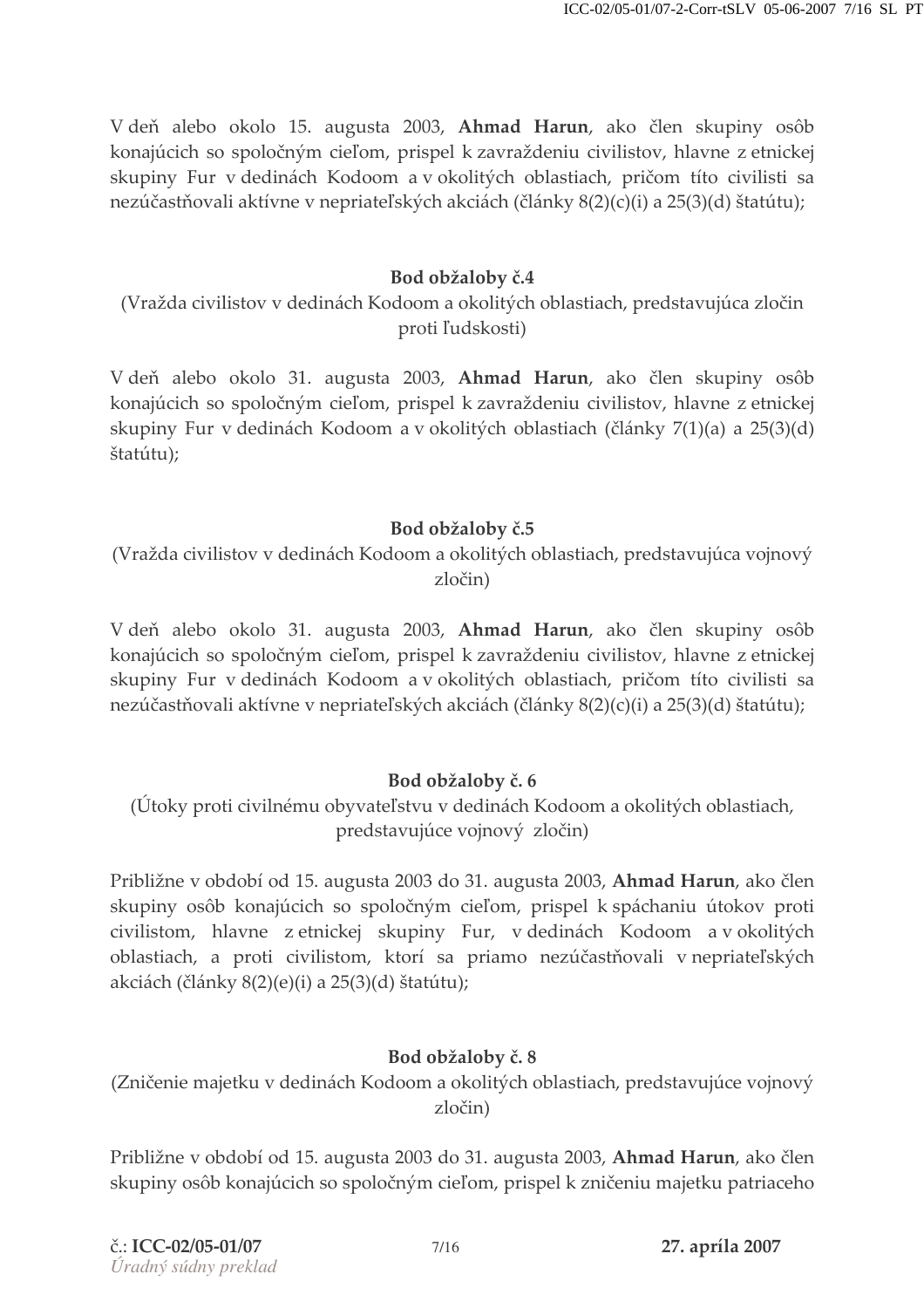civilistom, hlavne z etnickej skupiny Fur, v dedinách Kodoom a v okolitých oblastiach, vrátane vypálenia domov (články 8(2)(e)(xii) a 25(3)(d) štatútu);

### Bod obžaloby č. 9

## (Násilné odvlečenie z dedín Kodoom a okolitých oblastí, predstavujúce zločin proti ľudskosti)

Približne v období od 15. augusta 2003 do 31. augusta 2003, Ahmad Harun, ako člen skupiny osôb konajúcich so spoločným cieľom, prispel k násilnému odvlečeniu približne 20,000 civilistov, hlavne zetnickej skupiny Fur, zdedín Kodoom a okolitých oblastí, spôsobujúce domov (články 7(1)(d) a 25(3)(d) štatútu);

#### Bod obžaloby č. 10

(Prenasledovanie v meste Bindisi a jeho okolí, predstavujúce zločin proti ľudskosti)

V deň alebo okolo 15. augusta 2003, Ahmad Harun, ako člen skupiny osôb konajúcich so spoločný cieľom, prispel k prenasledovaniu predovšetkým obyvateľov patriacich k etnickej skupine Fur v meste Bindisi a okolitých územiach spáchaním vrážd, prepadnutiami civilného obyvateľstva, zničením ich majetku a ich násilným odvlečením (články 7(l)(h) a 25(3)(d) štatútu);

#### Bod obžaloby č. 11

(Zavraždenie civilistov v meste Bindisi a jeho okolí, predstavujúce zločin proti ľudskosti)

V deň alebo okolo 15. augusta 2003, Ahmad Harun, ako člen skupiny osôb konajúcich so spoločným cieľom, prispel k zavraždeniu viac ako 100 civilistov, hlavne z etnickej skupiny Fur, z mesta Bindisi a v okolitých oblastí (články 7(1)(a) a 25(3)(d) štatútu);

## Bod obžaloby č. 12

(Zavraždenie civilistov v meste Bindisi a okolitých oblastiach, predstavujúce vojnový zločin)

V deň alebo okolo 15. augusta 2003, Ahmad Harun, ako člen skupiny osôb konajúcich so spoločným cieľom, prispel k zavraždeniu viac ako 100 civilistov, hlavne z etnickej skupiny Fur, z mesta Bindisi a okolitých oblastí, pričom títo civilisti sa nezúčastňovali aktívne v nepriateľských akciách (články 8(2)(c)(i) a 25(3)(d) štatútu);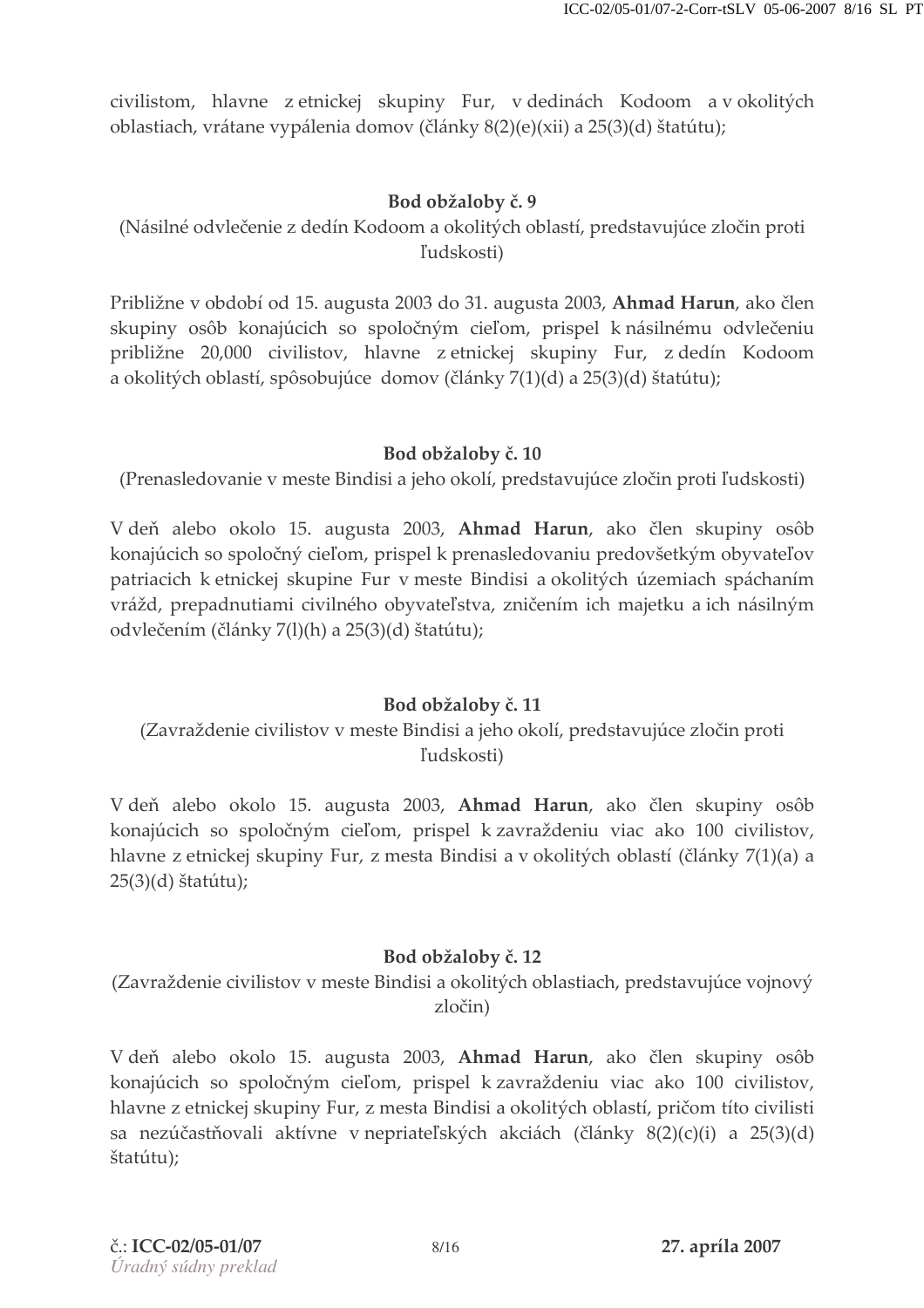### Bod obžaloby č. 13

(Znásilňovanie v meste Bindisi a okolitých oblastiach, predstavujúce zločin proti ľudskosti)

V deň alebo okolo 15. augusta 2003, Ahmad Harun, ako člen skupiny osôb konajúcich so spoločným cieľom, prispel k znásilneniu žien a dievčat, hlavne z etnickej skupiny Fur, z mesta Bindisi a okolitých oblastí (články 7(1)(g) a 25(3)(d) štatútu);

## Bod obžaloby č. 14

(Znásilňovanie v meste Bindisi a okolitých oblastiach, predstavujúce vojnový zločin)

V deň alebo okolo 15. augusta 2003, Ahmad Harun, ako člen skupiny osôb konajúcich so spoločným cieľom, prispel k znásilneniu žien a dievčat, hlavne z etnickej skupiny Fur, z mesta Bindisi a okolitých oblastí (články 8(2)(e)(vi) a 25(3)(d) štatútu);

## Bod obžaloby č. 15

# (Útoky proti civilnému obyvateľstvu v meste Bindisi a okolitých oblastiach, predstavujúce vojnový zločin)

V deň alebo okolo 15. augusta 2003, Ahmad Harun, ako člen skupiny osôb konajúcich so spoločným cieľom, prispel k spáchaniu útokov proti civilistom, hlavne z etnickej skupiny Fur, z mesta Bindisi a okolitých oblastí, pričom títo civilisti sa priamo nezúčastňovali v nepriateľských akciách (články 8(2)(e)(i) a 25(3)(d) štatútu);

#### Bod obžaloby č. 17

(Neľudské činy v meste Bindisi, predstavujúce zločin proti ľudskosti)

V deň alebo okolo 15. augusta 2003, Ahmad Harun, ako člen skupiny osôb konajúcich so spoločným cieľom, prispel k spôsobeniu veľkých utrpení, vážnej ujmy na telesnom, duševnom alebo fyzickom zdraví prostredníctvom neľudských činov spáchaných na civilistoch hlavne z etnickej skupiny Fur, v meste Bindisi a v okolitých oblastiach, vrátane neľudského činu strieľania spôsobujúceho vážne ujmy (články  $7(1)(k)$  a  $25(3)(d)$  štatútu);

#### Bod obžaloby č. 18

(Drancovanie v meste Bindisi a okolitých oblastiach, predstavujúce vojnový zločin)

V deň alebo okolo 15. augusta 2003, Ahmad Harun, ako člen skupiny osôb konajúcich so spoločným cieľom, prispel k drancovaniu majetku patriacemu, hlavne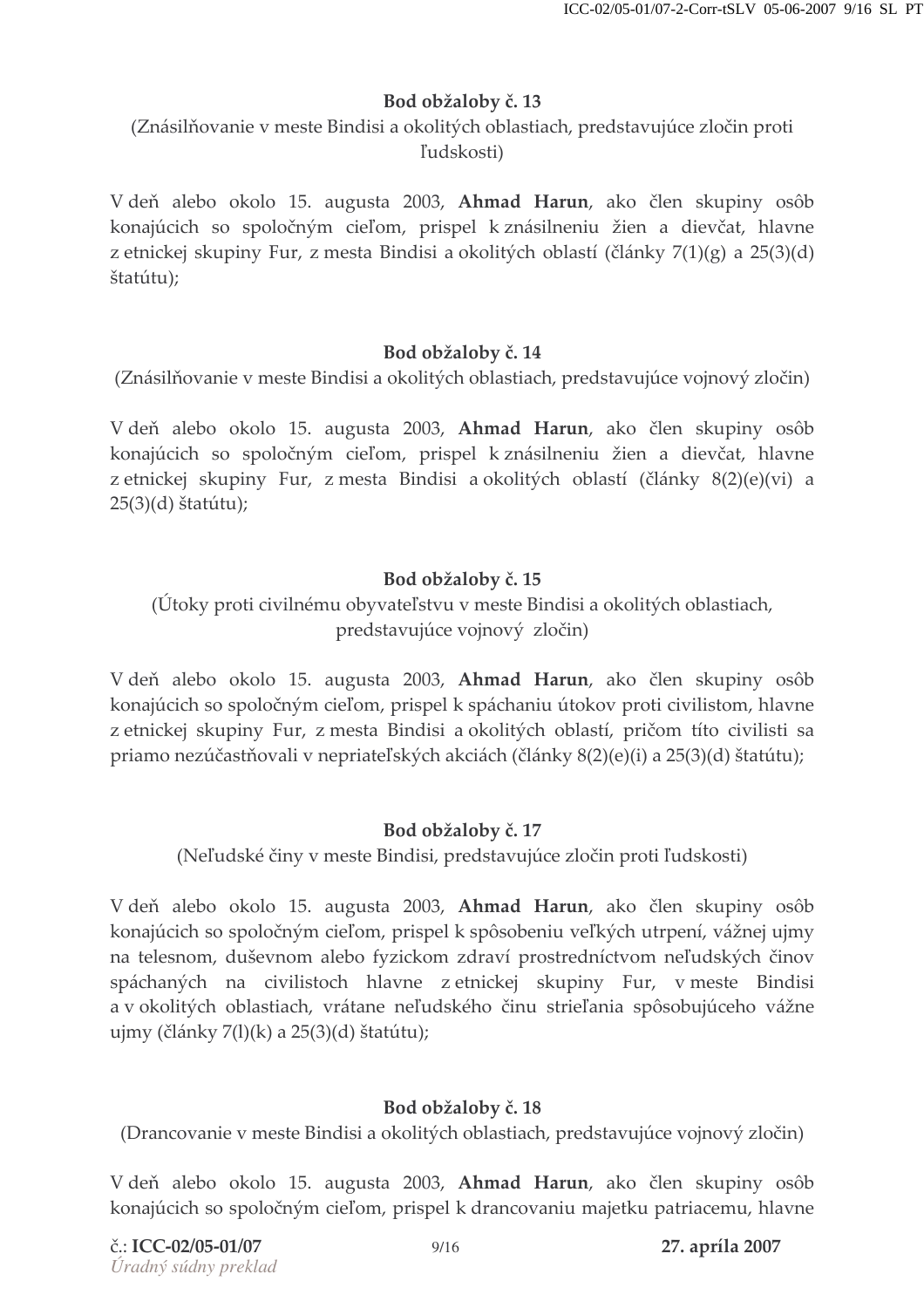obyvateľom z etnickej skupiny Fur, z mesta Bindisi a okolitých oblastí (články  $8(2)(e)(v)$  a 25(3)(d) štatútu);

#### Bod obžaloby č. 19

## (Zničenie majetku v meste Bindisi a okolitých oblastiach, predstavujúce vojnový zločin)

V deň alebo okolo 15. augusta 2003, Ahmad Harun, ako člen skupiny osôb konajúcich so spoločným cieľom, prispel k zničeniu majetku patriacemu, hlavne obyvateľom z etnickej skupiny Fur, z mesta Bindisi a okolitých oblastí, vrátane vypáleniu potravinových skladov, mešity a obydlí v oblasti (články 8(2)(e)(xii) a  $25(3)(d)$  štatútu);

#### Bod obžaloby č. 20

(Násilné odvlečenie z mesta Bindisi a okolitých oblastí, predstavujúce zločin proti ľudskosti)

V deň alebo okolo 15. augusta 2003, Ahmad Harun, ako člen skupiny osôb konajúcich so spoločným cieľom, prispel k násilnému odvlečeniu približne 34,000 civilistov, hlavne z etnickej skupiny Fur, z mesta Bindisi a okolitých oblastí, spôsobujúce opustenie mesta (články 7(1)(d) a 25(3)(d) štatútu);

#### Bod obžaloby č. 21

(Prenasledovanie v meste Mukjar a jeho okolí, predstavujúce zločin proti ľudskosti)

V období medzi augustom 2003 a marcom 2004, Ahmad Harun, ako člen skupiny osôb konajúcich so spoločný cieľom, prispel k prenasledovaniu predovšetkým obyvateľov patriacich k etnickej skupine Fur, v meste Mukjar a okolitých územiach, spáchaním vrážd, prepadnutiami civilného obyvateľstva, uväznením alebo vážnym obmedzením slobody, mučením, drancovaním a zničením ich majetku (články 7(l)(h)  $a 25(3)(d)$  štatútu);

#### Bod obžaloby č. 22

(Zavraždenie mužov v meste Mukjar a okolitých oblastiach, predstavujúce zločin proti ľudskosti)

V období od septembra 2003 do októbra 2003, Ahmad Harun, ako člen skupiny osôb konajúcich so spoločným cieľom, prispel k zavraždeniu viac ako 20 mužov, hlavne z etnickej skupiny Fur, z mesta Mukjar a okolitých oblastí (články 7(1)(a) a 25(3)(d) štatútu);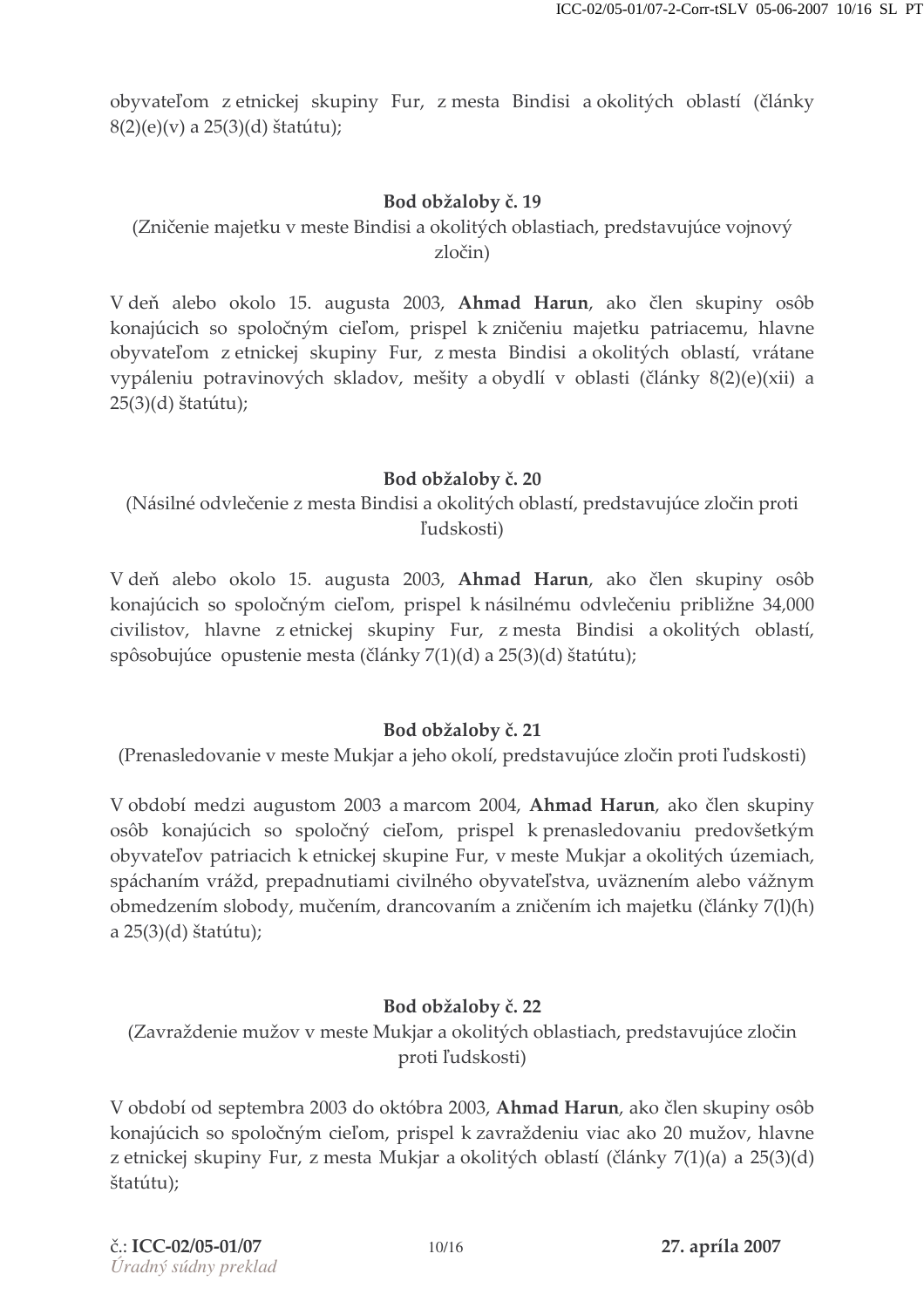## Bod obžaloby č. 23

(Zavraždenie mužov v meste Mukjar a okolitých oblastiach, predstavujúce vojnový zločin)

V období od septembra 2003 do októbra 2003, Ahmad Harun, ako člen skupiny osôb konajúcich so spoločným cieľom, k zavraždeniu viac ako 20 mužov, hlavne z etnickej skupiny Fur, z mesta Mukjar a okolitých oblastí, pričom títo muži sa nezúčastňovali aktívne v nepriateľských akciách (články 8(2)(c)(i) a 25(3)(d) štatútu);

## Bod obžaloby č. 24

(Zavraždenie mužov v meste Mukjar a okolitých oblastiach, predstavujúce zločin proti ľudskosti)

Okolo decembra 2003, Ahmad Harun, ako člen skupiny osôb konajúcich so spoločným cieľom, prispel k zavraždeniu aspoň 21 mužov, hlavne z etnickej skupiny Fur, z mesta Mukjar a okolitých oblastí (články 7(1)(a) a 25(3)(d) štatútu);

# Bod obžaloby č. 26

(Zavraždenie mužov v meste Mukjar a okolitých oblastiach, predstavujúce vojnový zločin)

Okolo decembra 2003, Ahmad Harun, ako člen skupiny osôb konajúcich so spoločným cieľom, prispel k zavraždeniu viac ako 21 mužov, hlavne z etnickej skupiny Fur, z mesta Mukjar a okolitých oblastí, pričom títo muži sa nezúčastňovali aktívne v nepriateľských akciách (články 8(2)(c)(i) a 25(3)(d) štatútu);

# Bod obžaloby č. 28

(Zavraždenie mužov v meste Mukjar a okolitých oblastiach, predstavujúce zločin proti ľudskosti)

Okolo marca 2004, Ahmad Harun, ako člen skupiny osôb konajúcich so spoločným cieľom, prispel k zavraždeniu aspoň 32 mužov, hlavne z etnickej skupiny Fur, z mesta Mukjar a okolitých oblastí (články 7(1)(a) a 25(3)(d) štatútu);

# Bod obžaloby č. 30

(Zavraždenie mužov v meste Mukjar a okolitých oblastiach, predstavujúce vojnový zločin)

Okolo marca 2004, Ahmad Harun, ako člen skupiny osôb konajúcich so spoločným cieľom, prispel k zavraždeniu viac ako 32 mužov, hlavne z etnickej skupiny Fur,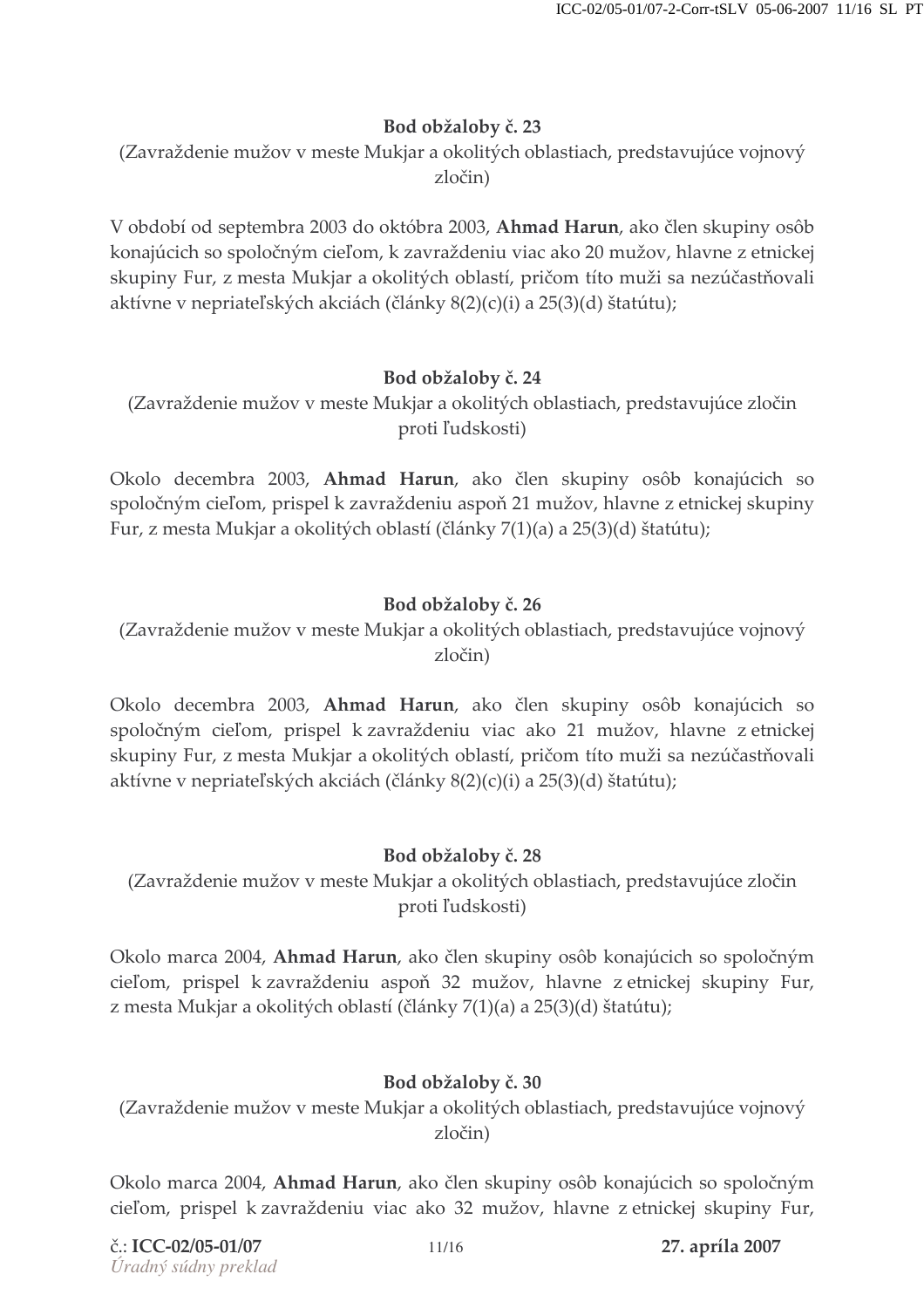z mesta Mukjar a okolitých oblastí, pričom títo muži sa nezúčastňovali aktívne v nepriateľských akciách (články 8(2)(c)(i) a 25(3)(d) štatútu);

### Bod obžaloby č. 32

(Útoky proti civilnému obyvateľstvu v meste Mukjar a okolitých oblastiach, predstavujúce vojnový zločin)

V období od augusta 2003 do marca 2004, Ahmad Harun, ako člen skupiny osôb konajúcich so spoločným cieľom, prispel k spáchaniu útokov proti civilistom, hlavne z etnickej skupiny Fur, z mesta Mukjar a okolitých oblastí, pričom títo civilisti sa priamo nezúčastňovali v nepriateľských akciách (články 8(2)(e)(i) a 25(3)(d) štatútu);

#### Bod obžaloby č. 34

(Uväznenie alebo vážne obmedzenie slobody v meste Mukjar a okolitých oblastiach, predstavujúce zločin proti ľudskosti)

Začiatkom alebo okolo augusta 2003, Ahmad Harun, ako člen skupiny osôb konajúcich so spoločným cieľom, prispel k uväzneniu alebo k vážnemu odňatiu fyzickej slobody viac ako 400 civilistov, hlavne z etnickej skupiny Fur, z mesta Mukjar a okolitých oblastí (články 7(1)(e) a 25(3)(d) štatútu);

## Bod obžaloby č. 35

(Mučenie v meste Mukjar a v okolitých oblastiach, predstavujúce zločin proti ľudskosti)

Začiatkom alebo okolo augusta 2003, Ahmad Harun, ako člen skupiny osôb konajúcich so spoločným cieľom, prispel k mučeniu aspoň 60 civilistov, hlavne z etnickej skupiny Fur, z mesta Mukjar a okolitých oblastí (články 7(1)(f) a 25(3)(d) štatútu);

#### Bod obžaloby č. 36

(Drancovanie v meste Mukjar a okolitých oblastiach, predstavujúce vojnový zločin)

V období od augusta 2003 do marca 2004, Ahmad Harun, ako člen skupiny osôb konajúcich so spoločným cieľom, prispel k drancovaniu majetku patriacemu hlavne obyvateľom z etnickej skupiny Fur, z mesta Mukjar a okolitých oblastí, vrátane drancovania obchodov, domov a dobytku (články 8(2)(e)(v) a 25(3)(d) štatútu);

## Bod obžaloby č. 37

(Drancovanie v meste Mukjar a okolitých oblastiach, predstavujúce vojnový zločin)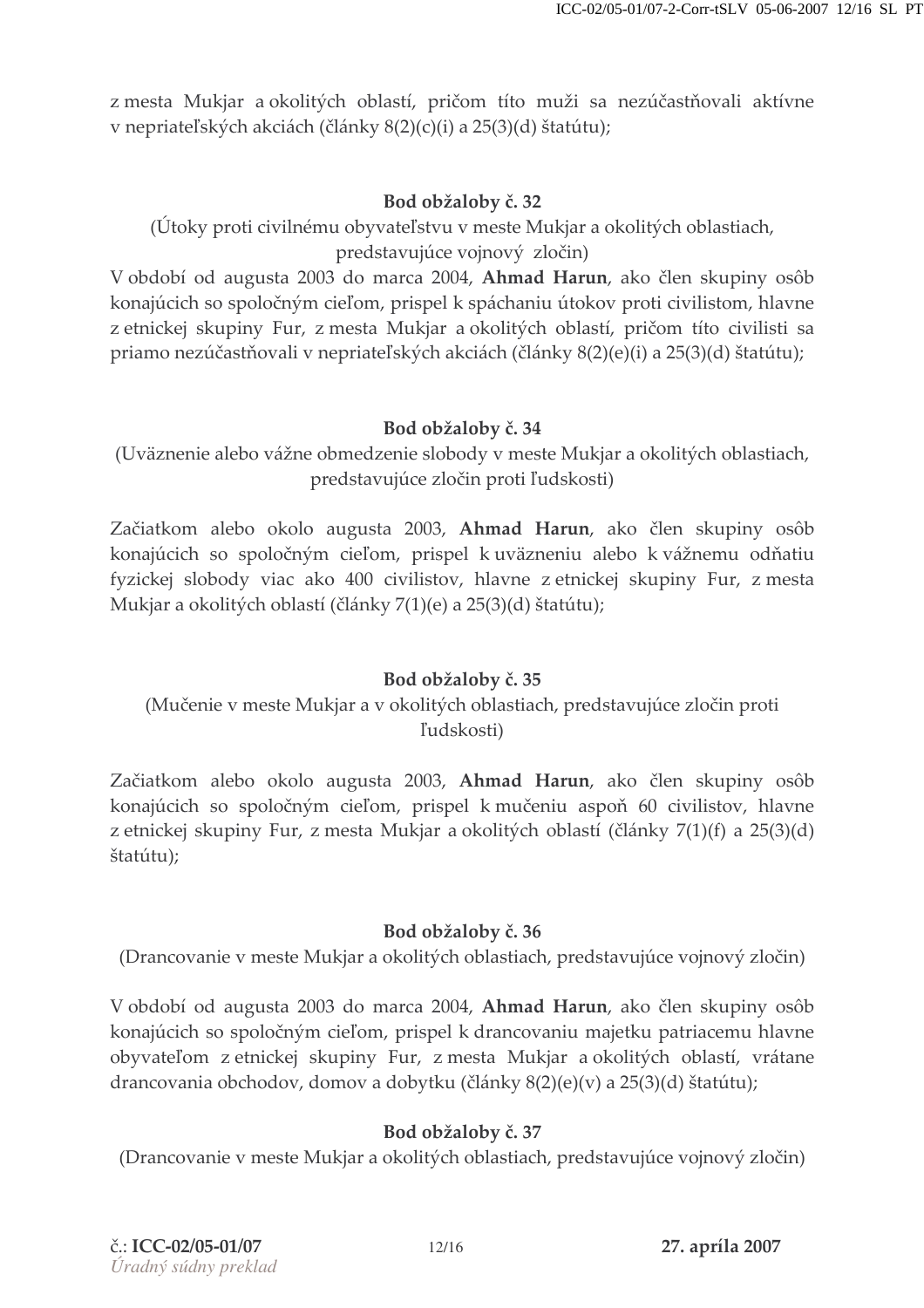V období približne od 3.augusta 2003 do 10. augusta 2003, Ahmad Harun vyvolal spáchanie drancovania majetku patriaceho predovšetkým obyvateľom z etnickej skupiny Fur z mesta Mukjar a okolitých oblastí, vrátane drancovania obchodov, domov a domácich zvierat (články 8(2)(c)(v) a 25(3)(b) štatútu);

#### Bod obžaloby č. 38

(Zničenie majetku v meste Mukjar a okolitých oblastiach, predstavujúce vojnový zločin)

V období od augusta 2003 do marca 2004, Ahmad Harun, ako člen skupiny osôb konajúcich so spoločným cieľom, prispel k zničeniu majetku patriacemu hlavne obyvateľom z etnickej skupiny Fur, z mesta Mukjar a okolitých oblastí, vrátane vypálenia obydlí a zničeniu úrody a hospodárstiev (články 8(2)(e)(xii) a 25(3)(d) štatútu);

#### Bod obžaloby č. 39

(Prenasledovanie v meste Arawala a v okolitých oblastiach, predstavujúce zločin proti ľudskosti)

Okolo decembra 2003, Ahmad Harun, ako člen skupiny osôb konajúcich so spoločným cieľom, prispel k prenasledovaniu predovšetkým obyvateľov patriacich k etnickej skupine Fur v meste Bindisi a okolitých územiach, spáchaním vrážd, znásilnením, útokmi proti civilnému obyvateľstvu, zneúcteniu osobnej dôstojnosti, neľudskými činmi, drancovaním, ničením majetku a násilným odvlečením obyvateľov (články 7(1)(h) a 25(3)(d) štatútu);

#### Bod obžaloby č. 40

## (Zavraždenie civilistov v meste Arawala a jeho okolí, predstavujúce zločin proti ľudskosti)

Okolo decembra 2003, Ahmad Harun, ako člen skupiny osôb konajúcich so spoločným cieľom, prispel k zavraždeniu aspoň 26 civilistov, hlavne z etnickej skupiny Fur, z mesta Arawala a okolitých oblastí (články 7(1)(a) a 25(3)(d) štatútu);

#### Bod obžaloby č. 41

(Zavraždenie civilistov v meste Arawala a okolitých oblastiach, predstavujúce vojnový zločin)

Okolo decembra 2003, Ahmad Harun, ako člen skupiny osôb konajúcich so spoločným cieľom, prispel k zavraždeniu viac ako 26 mužov, hlavne z etnickej

č.: ICC-02/05-01/07 Úradný súdny preklad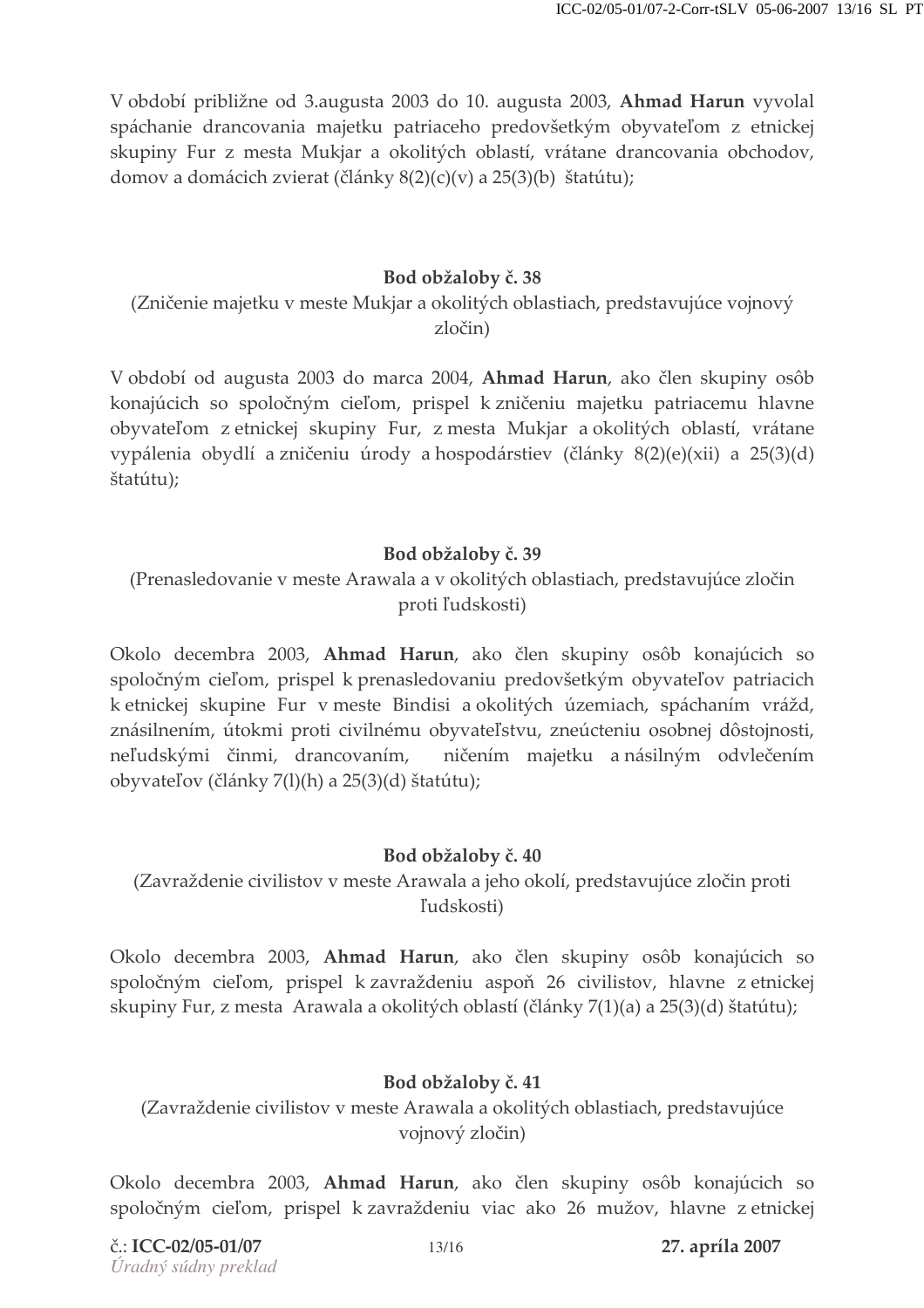skupiny Fur, z mesta Arawala a okolitých oblastí, pričom títo muži sa nezúčastňovali aktívne v nepriateľských akciách (články 8(2)(c)(i) a 25(3)(d) štatútu);

## Bod obžaloby č. 42

(Znásilňovanie v meste Arawala a okolitých oblastiach, predstavujúce zločin proti ľudskosti)

Okolo decembra 2003, Ahmad Harun, ako člen skupiny osôb konajúcich so spoločným cieľom, prispel k znásilneniu aspoň 10 žien a dievčat, hlavne z etnickej skupiny Fur, z mesta Arawala a okolitých oblastí (články 7(1)(g) a 25(3)(d) štatútu);

#### Bod obžaloby č. 43

(Znásilňovanie v meste Arawala a okolitých oblastiach, predstavujúce vojnový zločin)

Okolo decembra 2003, Ahmad Harun, ako člen skupiny osôb konajúcich so spoločným cieľom, prispel k znásilneniu aspoň 10 žien a dievčat, hlavne z etnickej skupiny Fur, z mesta Arawala a okolitých oblastí (články 8(2)(e)(vi) a 25(3)(d) štatútu):

#### Bod obžaloby č. 44

(Útoky proti civilnému obyvateľstvu v meste Arawala a okolitých oblastiach, predstavujúce vojnový zločin)

Okolo decembra 2003, Ahmad Harun, ako člen skupiny osôb konajúcich so spoločným cieľom, prispel k spáchaniu útokov proti civilistom, hlavne z etnickej skupiny Fur, z mesta Arawala a okolitých oblastí, pričom títo civilisti sa aktívne nezúčastňovali v nepriateľských akciách (články 8(2)(e)(i) a 25(3)(d) štatútu);

#### Bod obžaloby č. 46

(Trestný čin proti ľudskej dôstojnosti v meste Arawala a okolitých oblastiach, predstavujúce vojnový zločin)

Okolo decembra 2003, Ahmad Harun, ako člen skupiny osôb konajúcich so spoločným cieľom, prispel k spáchaniu zločinu proti ľudskej dôstojnosti aspoň 10 žien a dievčat, hlavne z etnickej skupiny Fur, z mesta Arawala a okolitých oblastí  $(\check{c}$ lánky 8(2)(c)(ii) a 25(3)(d) štatútu);

## Bod obžaloby č. 48

(Neľudské činy v meste Arawala, predstavujúce zločin proti ľudskosti)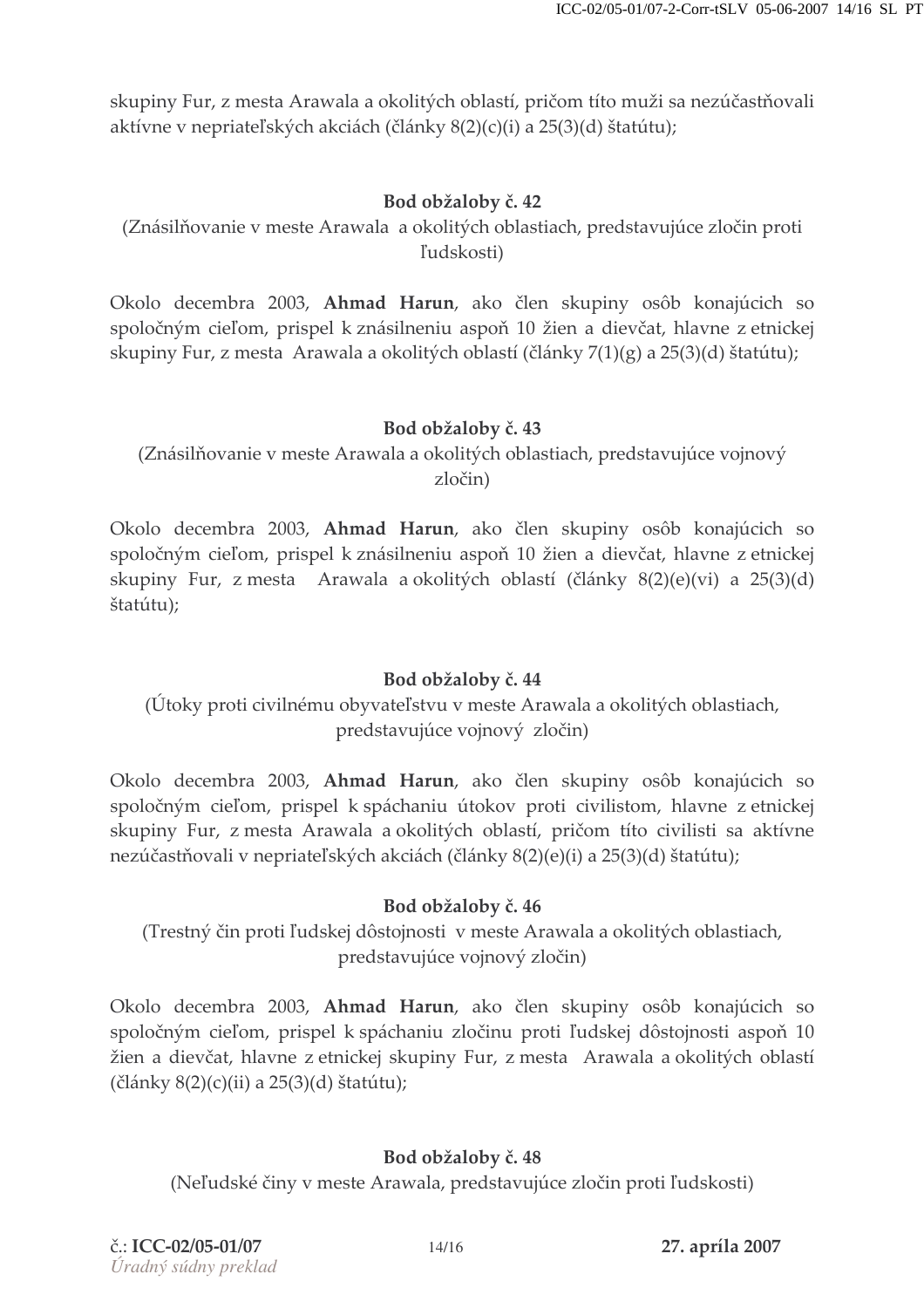Okolo decembra 2003, Ahmad Harun, ako člen skupiny osôb konajúcich so spoločným cieľom, prispel k spôsobeniu veľkých utrpení, vážnej ujmy na telesnom, duševnom alebo fyzickom zdraví prostredníctvom neľudských činov spáchaných na civilistoch hlavne z etnickej skupiny Fur, v meste Arawala a v okolitých oblastiach  $(\check{clánky} 7(l)(k) a 25(3)(d) štatútu);$ 

#### Bod obžaloby č. 49

(Drancovanie v meste Arawala a okolitých oblastiach, predstavujúce vojnový zločin)

Okolo decembra 2003, Ahmad Harun, ako člen skupiny osôb konajúcich so spoločným cieľom, prispel k drancovaniu majetku patriacemu hlavne obyvateľom z etnickej skupiny Fur, z mesta Arawala a okolitých oblastí, vrátane drancovania obchodov, domov a dobytku (články 8(2)(e)(v) a 25(3)(d) štatútu);

#### Bod obžaloby č. 50

(Zničenie majetku v meste Arawala a okolitých oblastiach, predstavujúce vojnový zločin)

Okolo decembra 2003, Ahmad Harun, ako člen skupiny osôb konajúcich so spoločným cieľom, prispel k zničeniu majetku patriacemu hlavne obyvateľom z etnickej skupiny Fur, z mesta Arawala a okolitých oblastí, vrátane zničenia väčšiny mesta Arawala (články 8(2)(e)(xii) a 25(3)(d) štatútu);

#### Bod obžaloby č. 51

(Násilné odvlečenie z mesta Arawala a okolitých oblastí, predstavujúce zločin proti ľudskosti)

Okolo decembra 2003, Ahmad Harun, ako člen skupiny osôb konajúcich so spoločným cieľom, prispel k násilnému odvlečeniu približne 7,000 civilistov, hlavne z etnickej skupiny Fur, z mesta Arawala a okolitých oblastí do miest Deleig, Garsila a na iné miesta, spôsobujúce opustenie mesta (články 7(1)(d) a 25(3)(d) štatútu);

VZHĽADOM K TOMU, že pri predošlej a súčasnej úrodnej pozícií Ahmada Haruna v sudánskej vláde, jeho zadržanie je potrebné v tejto fáze, podľa článku 58(1)(b)(i) a(ii) štatútu, na zabezpečenie toho aby sa dostavil na súd a aby nehatil alebo ohrozoval vyšetrovanie;